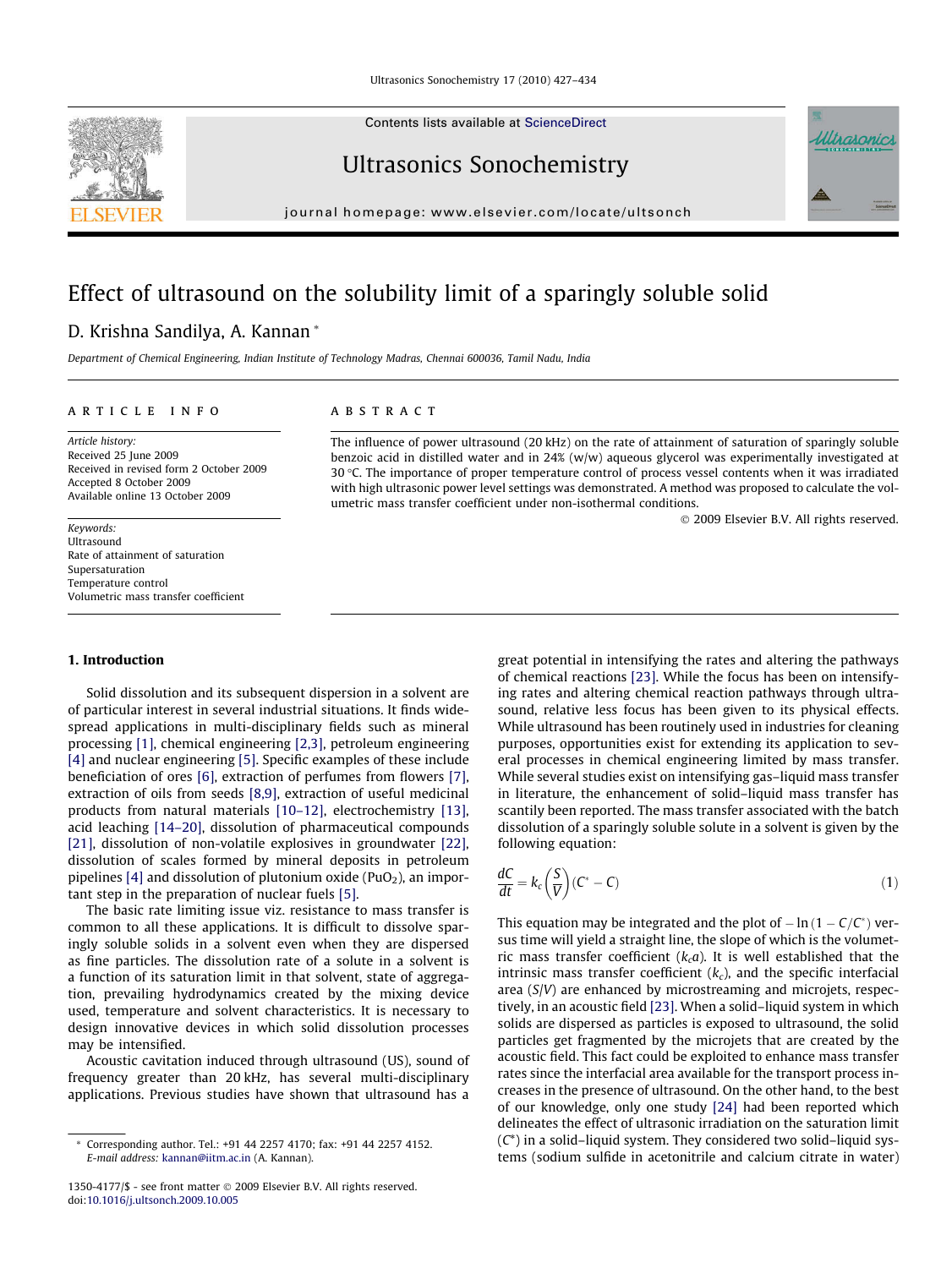# <span id="page-1-0"></span>Nomenclature

| a                  | interfacial area, $m^2/m^3$                                                                                         |
|--------------------|---------------------------------------------------------------------------------------------------------------------|
| C                  | concentration of solute in aqueous solution, $mol/m3$                                                               |
| $C_{t=0}$          | concentration of solute in aqueous solution at time $t = 0$ ,<br>mol/m <sup>3</sup>                                 |
| $C_{t}$            | concentration of solute in aqueous solution at any time<br>t, mol/m <sup>3</sup>                                    |
| $\mathcal{C}^*$    | saturation limit of sparingly soluble solute, $mol/m3$                                                              |
| $C_{30}^*$         | saturation limit of sparingly soluble solute at $30^{\circ}$ C,<br>mol/m <sup>3</sup>                               |
| $C_{30G}^*$        | saturation limit of sparingly soluble solute in 24% (w/w)<br>aqueous glycerol at 30 $\degree$ C, mol/m <sup>3</sup> |
| $C_{30W}^*$        | saturation limit of sparingly soluble solute in distilled<br>water at $30^{\circ}$ C, mol/m <sup>3</sup>            |
| $C_{\text{ref}}^*$ | saturation limit of sparingly soluble solute at reference<br>temperature $T_{ref}$ , mol/m <sup>3</sup>             |

 $C_T^*$ saturation limit of sparingly soluble solute at a temperature  $T$ , mol/m<sup>3</sup>  $k_c$ intrinsic mass transfer coefficient, m/s  $k_c a$  volumetric mass transfer coefficient,  $s^{-1}$ <br>m temperature pre-exponent in Eq. (4),  $K^{-1}$ temperature pre-exponent in Eq. [\(4\),](#page-5-0)  $K^{-1}$  $S \qquad$  surface area,  $m<sup>2</sup>$  $t$  time, s<br> $T$  temper  $T$  temperature,  ${}^{\circ}C/K$ V volume of solvent,  $m<sup>3</sup>$ Acronym US ultrasound

and concluded that ultrasound had enhanced the saturation limit by inducing supersaturation in the system. The level of supersaturation  $(C/C^*)$  was reported to be 1.4 and 1.7 for sodium sulfide–acetonitrile and calcium citrate–water, respectively. Kannan and Pathan [\[25\]](#page-7-0) observed a nearly fivefold enhancement in intrinsic mass transfer coefficient ( $k_c$ ) used in Eq. [\(1\)](#page-0-0) when dissolving the sparingly soluble cylinder made of benzoic acid in water when ultrasound was applied at 20 kHz frequency.

Based on the above it may be observed that solid dissolution in the presence of ultrasound is governed by enhancement in volumetric mass transfer coefficient and also by the phenomenon of supersaturation. It has to be seen whether supersaturation is also significant for the benzoic acid model test system used in this work. The objectives of the current work hence are

- (a) Study the effect of ultrasound on the rate of attainment of saturation limit  $(C^*)$  of the sparingly soluble benzoic acid in two solvents viz. distilled water and 24% (w/w) aqueous glycerol.
- (b) Estimate the volumetric mass transfer coefficient  $(k_c a)$  at different power levels of ultrasound.

# 2. Experimental details

#### 2.1. Materials

Sparingly soluble benzoic acid was chosen as the solute in this study. Benzoic acid particles as received from HiMedia, Mumbai (AR grade) were sieved to give an average feed particle size of 1800  $\mu$ m (size range of sieves:  $-2 + 1.6$  mm; DIN standards) in all the runs. The solvent was either distilled water or  $24%$  (w/w) aqueous glycerol solution. AR grade glycerol (Ranbaxy Fine Chemicals Ltd., New Delhi) and distilled water were used to prepare 24% (w/w) aqueous glycerol solution. The physical properties of solvents at 30  $\mathrm{C}$  are given in [Table 1](#page-2-0).

### 2.2. Experimental setup

Saturation limit studies were carried out in a jacketed cylindrical vessel, which was made of either perspex or stainless steel ([Fig. 1](#page-2-0)). A cryostat (Ultra Cryostat Circulator, Scientific Instruments, Chennai) was used to maintain constant temperature. An ultrasonic probe (model VCX-500, Sonics and Materials Inc., USA), rated at 500 W with a resonating frequency of 20 kHz and a tip diameter of 13 mm was used to induce ultrasonic waves in the process vessel. Various levels of ultrasonic power input, expressed as a percentage of maximum setting, were used either in continuous or intermittent mode. The ultrasonic power level setting was applied in the continuous mode between 30% and 70% (both settings inclusive) of maximum in increments of 10%. In the intermittent mode of operation, the instrument power setting was fixed at 70% and operated with sonication for 5 s alternating with absence of sonication for the same interval of time. The time of sonication varied between 30 and 240 min depending on the power setting. For example, in case of a run with 70% ultrasonic power level setting, the process time was set to 30 min as against 240 min for 30% power level setting case. The actual power dissipated in the liquid as a function of percentage setting was obtained from calorimetry studies [\[26\]](#page-7-0) and reported in Section [2.4](#page-2-0).

# 2.3. Experimental procedure

The saturation limit of benzoic acid in each solvent, in the absence of ultrasound, was measured experimentally at 30  $\degree$ C. Excess amount of solute (10 g) was taken in a vessel containing one liter of solvent and the contents were mechanically stirred for several hours. The temperature of the vessel contents was maintained at  $30 \pm 0.5$  °C using a cryostat. The concentration of benzoic acid was monitored at regular intervals of time. The experiment was carried out till a plateau was obtained in the concentration versus time plot. The saturation limit values of benzoic acid in both the solvents at 30  $\degree$ C are given in [Table 1.](#page-2-0) The solubility of benzoic acid in water is available in literature [\[27,28\]](#page-7-0) and the presently reported value is in agreement within 0.5%. However, data for solubility of benzoic acid in aqueous glycerol solution are mainly reported in literature at  $25^{\circ}$ C whereas in the present work the solubility value is reported for experimental conditions at 30 $\degree$ C.

In a typical run carried out in the presence of ultrasound, 10 g of benzoic acid particles was charged into the process vessel containing 800 mL of solvent. The ultrasound probe was positioned at the centre of the vessel. The ultrasonic generator was then switched on after setting the power to the desired level. Cooling water was circulated in the jacket to maintain the temperature inside the process vessel at 30  $\degree$ C. The temperature of process vessel contents was monitored at regular intervals of time with a digital thermometer (model ST-9263A/B/C, Yi Chun Electrics Co. Ltd., Taiwan) which has a resolution of  $\pm 0.1$  °C. The digital thermometer was immersed directly in the process solution. The sensing time of digital thermometer used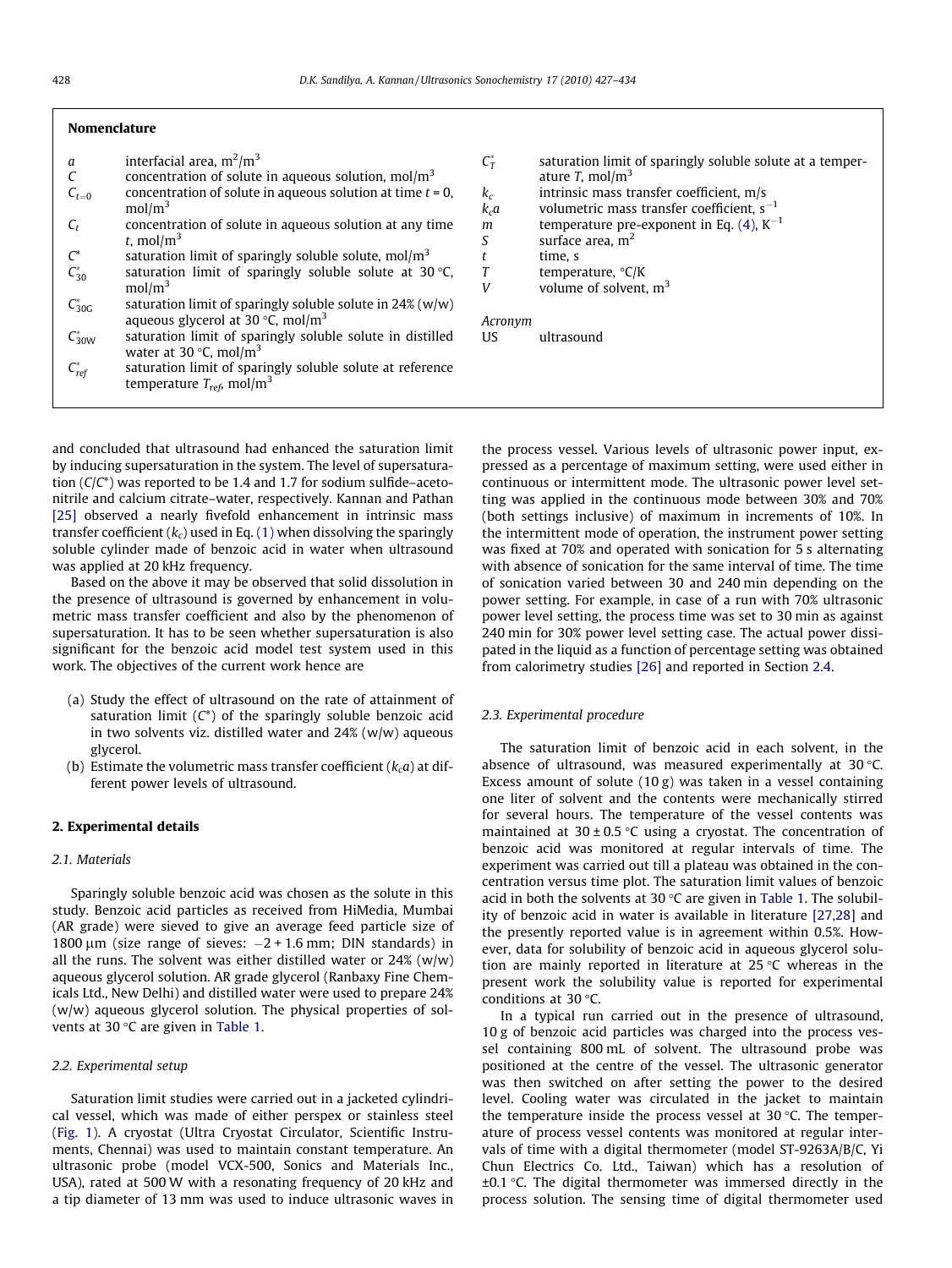#### <span id="page-2-0"></span>Table 1

Physical properties of solvents (at  $30 °C$ ) used in present study.

| Item number | Solvent                    | Saturation limit of benzoic acid $\frac{kg}{m^3}$ | Density $\frac{kg}{m^3}$ | Viscosity $(cP)$ | Heat capacity ( $J/kg °C$ ) |
|-------------|----------------------------|---------------------------------------------------|--------------------------|------------------|-----------------------------|
|             | Distilled water            | 4.04                                              | 996                      | 0.85             | 4184                        |
|             | 24% (w/w) Aqueous glycerol | 4.44                                              | 1054                     | 1.76             | 3789                        |



Fig. 1. Schematic of experimental setup for saturation limit studies.

was one second. Samples for concentration analysis were withdrawn at regular intervals of time using a syringe-driven filter. The reproducibility of experimental results was within ±2%.

The volumetric mass transfer coefficients were estimated from the initial rates for sonicated conditions after integration of Eq. [\(1\)](#page-0-0). The plot of  $\ln \left( \frac{C}{2} \right)$  $r^* - C_{t=0}$  $C^* - C_t$  versus time will yield a line slope of  $k_{c}\frac{S}{V}$ . Since either pure distilled water or 24% (w/w) aqueous glycerol solution was taken at the beginning of each run without any benzoic acid solute,  $C_{t=0}$  is equal to zero.

The samples taken out at different times were diluted to the required extent and analyzed using a UV–vis spectrophotometer (model V-530, JASCO, Japan) by recording the absorbance value at 227 nm for benzoic acid in distilled water and at 228 nm for benzoic acid in 24% (w/w) aqueous glycerol. Some analyses were also carried out using titration with 0.01 N NaOH. There was not much variation between the two analytical techniques. The viscosity of each solvent was determined using the Rheometer (Physica MCR 301, Anton Paar GmbH, Germany) in the High Polymer Engineering Laboratory, IIT Madras. The particle size distributions at each experimental combination of ultrasonic power level setting and sonication time were measured in a laser particle size analyzer (S3500, Microtrac Inc., USA), which has a measuring range from 0.025 to 1408 um.

### 2.4. Calorimetry

The amount of power absorbed by each solid–liquid system was measured using calorimetry [\[26\]](#page-7-0). The power dissipated in stainless steel (SS) vessel for each solid–liquid system is shown in Table 2. It is to be noted that the power dissipation studies are actually based on experiments carried out in the presence of particles.

# 3. Results and discussion

#### 3.1. Effect of temperature on saturation limit

#### 3.1.1. Studies in perspex vessel

Initially, the experiments on the rate of attainment of saturation were conducted in a process vessel made of perspex. [Fig. 2](#page-3-0) compares the effect of continuous sonication at 30% and 70% power level settings on the rate of attainment of saturation limit of benzoic acid in distilled water. Even though oscillatory behaviour was evident in the dissolved concentration between 30 and 180 min of 30% sonication, the concentration eventually reached the saturation value after 210 min (3.5 h). Further sampling after 240 min of sonication did not indicate any supersaturation in the system. The circulating water bath ensured that the temperature rise did not exceed  $1.5$  °C. It has to be noted that the solids were not properly mixed at 30% ultrasonic power level setting. [Fig. 3](#page-3-0) depicts the mixing induced by ultrasound (at 30% and 70% power level settings) for benzoic acid–distilled water system. For the sake of visual observation, these photographs were taken with particles suspended in a 1 L glass beaker. Particles had a tendency to form agglomerates at 30% ultrasonic power level setting [\(Fig. 3](#page-3-0)ii) and hence the effective area available for mass transfer was not enhanced. So, the system attained saturation limit only after 3.5 h of sonication at 30% power level setting and the system did not get supersaturated in the 4-h run. The microstreaming action of ultrasound may have caused the dissolution even though there was no appreciable physical bulk movement (mixing) of particles. The shock waves produced as a result of collapse of cavitation bubbles induce a microscopic turbulence around the solid particles and hence reduce the film surrounding the solid particle [\[23\].](#page-7-0)

[Fig. 2](#page-3-0) also shows the rate of dissolution of benzoic acid in distilled water in presence of ultrasound at 70% power level setting. Vigorous mixing of particles was now observed ([Fig. 3](#page-3-0)iii). The particles were well suspended and eventually finely dispersed after 5 min of sonication at 70% power level setting [\(Fig. 3](#page-3-0)iv). The system has reached the saturation concentration only after about 9 min of sonication. Ultrasound could accelerate the rate of attainment of saturation rapidly. In the case of 70% power level setting, a slight supersaturation was observed for sometime in the system (1.03 times the saturation concentration obtained by mechanical stirring), as is evident from [Fig. 2.](#page-3-0) Instantaneous temperature control was difficult under continuous sonication at this power input  $(4 \, \degree C$  rise was observed for sometime even though ice was added in the circulating water bath). The collapse of cavitation bubbles will be more violent at 70% power level setting compared to that

| Table 2                                                                            |  |  |  |
|------------------------------------------------------------------------------------|--|--|--|
| Power dissipated in stainless steel vessel for different systems of present study. |  |  |  |

| Solvent         | Ultrasonic power level setting<br>(% of maximum) | Specific power<br>dissipation (W/L) |
|-----------------|--------------------------------------------------|-------------------------------------|
| Distilled water | 30                                               | 43.4                                |
|                 | 50                                               | 68.5                                |
|                 | 70                                               | 115.1                               |
| $24\%$ (w/w)    | 30                                               | 41.8                                |
| Aqueous         | 50                                               | 77.9                                |
| glycerol        | 70                                               | 114.5                               |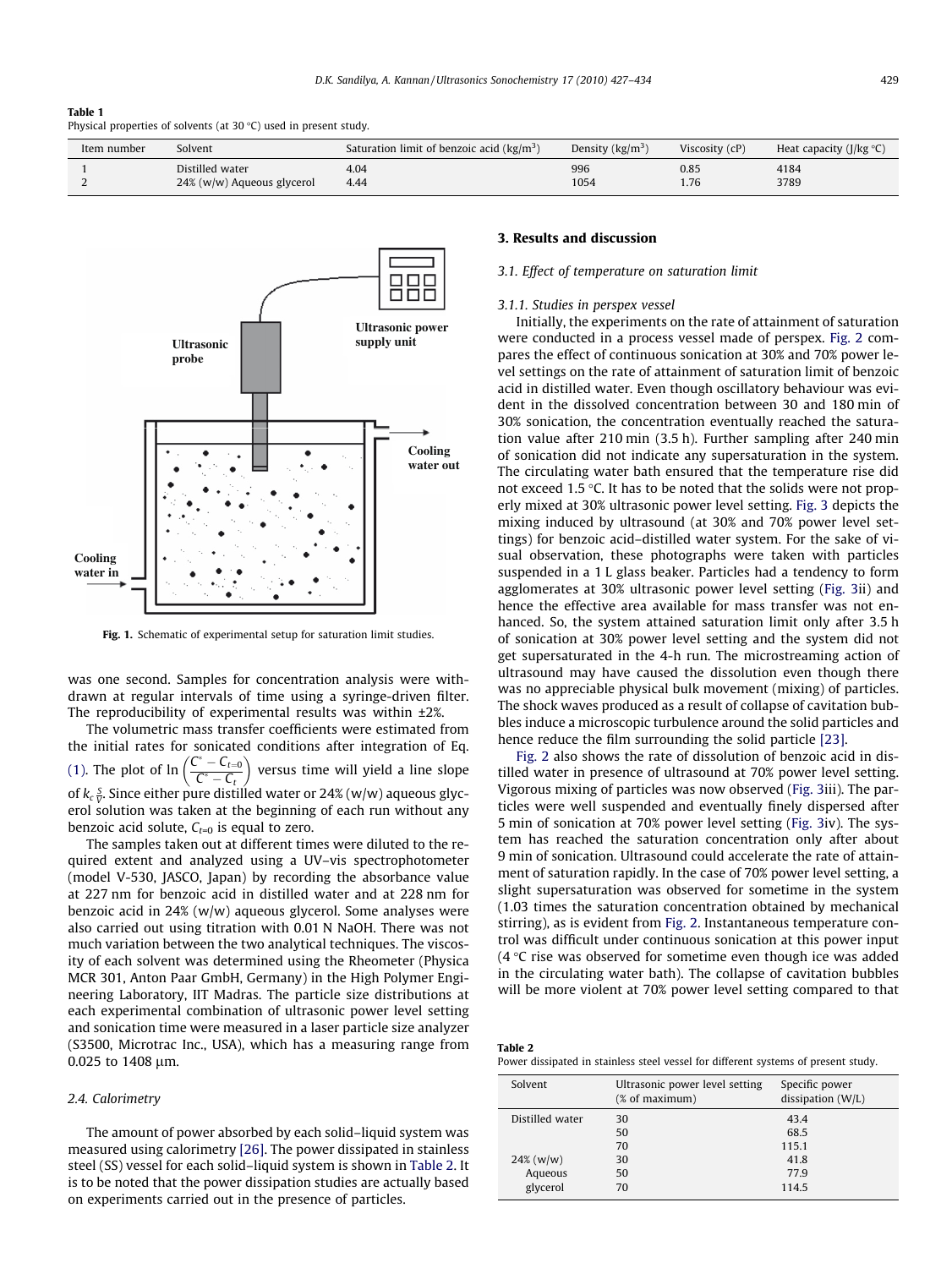<span id="page-3-0"></span>

Fig. 2. Rate of attainment of saturation concentration in presence of ultrasound (30% and 70% power level settings) for benzoic acid-distilled water at 30  $\degree$ C in perspex vessel.

at 30% power level setting. When cavitation bubbles collapse in the vicinity of solid particles, microjets will form and hit the surface of solid particles perpendicularly [\[23\]](#page-7-0) with great speed estimated at 100 m/s [\[29\]](#page-7-0). This leads to pitting and erosion of solid particles which improves the surface area available for mass transfer [\[23\].](#page-7-0)

Hence it was decided to opt for the intermittent mode of sonication (5 s of ultrasonic excitation and an immediate shut off for the next 5 s) over a longer duration at the higher power setting. Fig. 4 shows that the concentration trends of runs with 70% intermittent sonication and 40% continuous sonication for benzoic acid–distilled water are comparable at almost all the sampled times until 90 min of operation. The power dissipated in the system under 70% intermittent sonication (73.91 W) was almost double than that for 40% continuous sonication (37.5 W). During the intermittent pause in sonication, the particles were observed to completely settle to the base of the vessel within 2–3 s. Hence even though 70% intermittent sonication does have higher power dissipation, it is only as effective as 40% continuous ultrasound. The intermittent mode of operation enabled better temperature control at the highest input level (70%) as there was sufficient time for the system to get cooled between each ultrasonic excitation.

Fig. 5 depicts the concentration of benzoic acid in a viscous solvent viz. 24% (w/w) aqueous glycerol as a function of time at different ultrasonic power inputs. In contrast to the previous case involving distilled water (Fig. 2), there were no frequent oscillations in the concentration values for this system. Instantaneous



Fig. 4. Rate of attainment of saturation concentration under different methods of sonication for benzoic acid-distilled water system at 30 °C in perspex vessel.



Fig. 5. Rate of attainment of saturation concentration in presence of ultrasound for benzoic acid–24% (w/w) aqueous glycerol in perspex vessel.

temperature control in the perspex vessel was more difficult in the benzoic acid–24% ( $w/w$ ) aqueous glycerol system than in the benzoic acid–distilled water system owing to the higher viscosity of the former system ([Table 1\)](#page-2-0). At moderate ultrasound power levels, temperature control was not an issue and even the benzoic acid–24% (w/w) aqueous glycerol system reached saturation without any oscillations. When the temperature rose rapidly in the benzoic acid–24% (w/w) aqueous glycerol system due to insufficient



Fig. 3. Visualization of mixing of benzoic acid particles in water at different ultrasonic power level settings and sonication times: (i) 30% US after 30 s, (ii) 30% US after 5 min, (iii) 70% US after 30 s and (iv) 70% US after 5 min.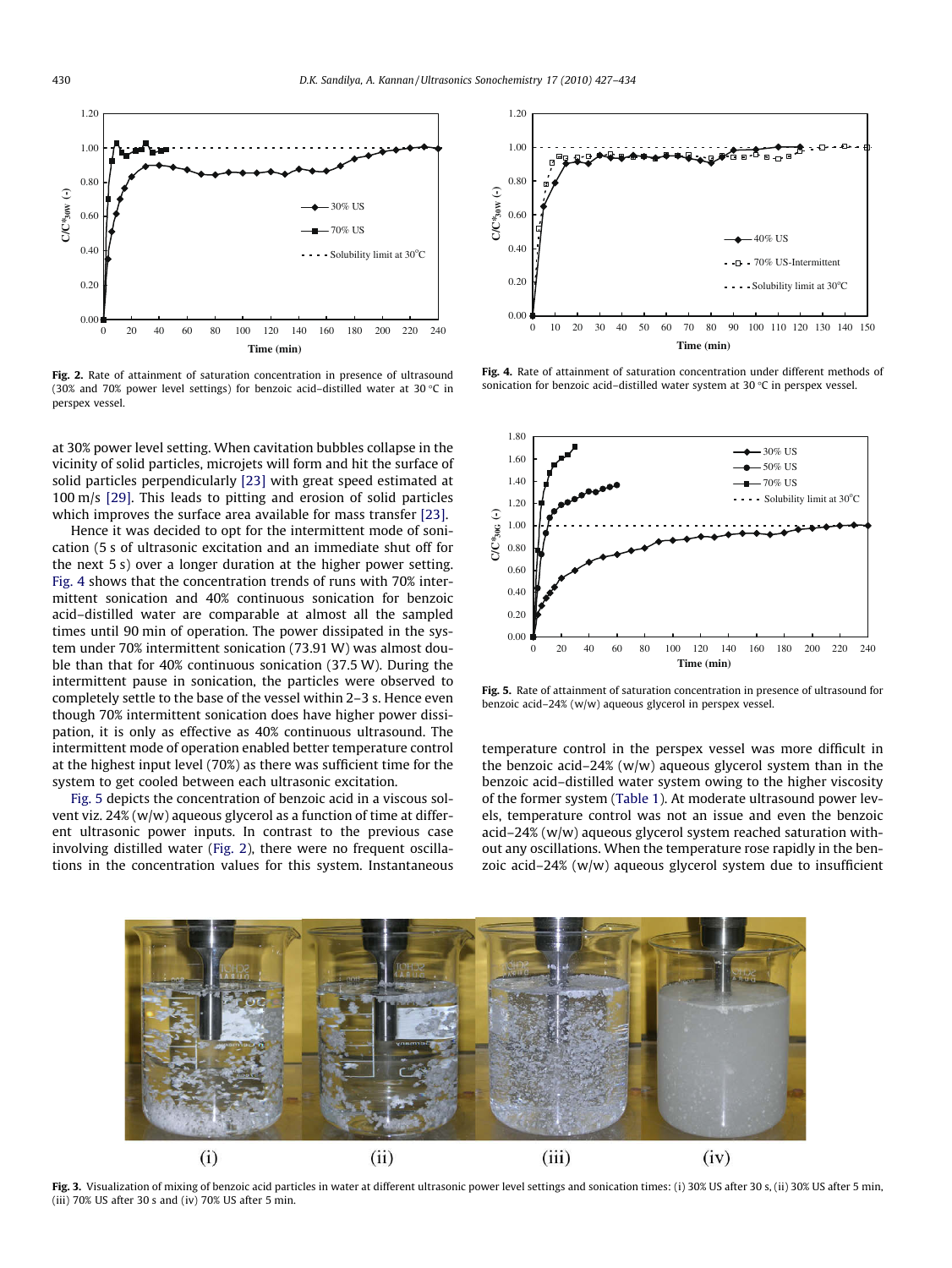<span id="page-4-0"></span>cooling in the perspex container, solubility increased rapidly. Hence, the solute dissolved at a much faster rate and to a greater extent in the liquid so that concentration oscillations were not present. At higher power levels, the temperature rise could be minimized with difficulty in the benzoic acid–distilled water case, and fluctuations were observed. These in turn were reflected in the concentration fluctuations in the benzoic acid–distilled water system.

It could be observed from [Fig. 5](#page-3-0) that there seems to be a significant supersaturation in the runs involving glycerol system at the power level settings of 50% and 70%. The scaled level of supersaturation with respect to silent run saturation value ( $C/C^*_{\rm 30G}$ ) induced in the system at these conditions was 1.36 and 1.71, respectively. However, there was also a substantial rise in temperature from the starting value of 30 °C in both the cases, viz. 6 °C at 50% power level setting and  $12 \text{ °C}$  at  $70\%$  power level setting (Fig. 6), which may have enhanced the saturation limits.

To estimate the primary effect of temperature on saturation limit, separate studies were conducted in a constant temperature bath in which the saturation limits of benzoic acid in  $24\%$  (w/w) aqueous glycerol between 30 and 50  $\degree$ C were measured. The saturation limits of benzoic acid in 24% (w/w) aqueous glycerol at different temperatures thus obtained were found to follow a linear trend in this range of temperature:

$$
\frac{C_T^*}{C_{30G}^*} = 1 + 0.0718(T - 303)
$$
\n(2)

where T is in Kelvin and  $C_{30G}^*$  is the saturation concentration of benzoic acid in 24% (w/w) aqueous glycerol at 30 °C. The  $R^2$  for this fit was 0.9980.

From Eq. (2), the expected values of  $C/C_{\rm 30G}^*$  have been calculated according to the prevailing temperature at a particular time instant. They were found to be in good agreement with those measured experimentally (within ±5%) as shown in Fig. 7 for 50% and 70% power level settings. Hence it may be concluded that the supersaturation observed in 50% and 70% power level setting cases  $(C/C_{30G}^* = 1.36$  and  $C/C_{30G}^* = 1.71$ , respectively) for benzoic acid– 24% (w/w) aqueous glycerol system was not due to an unexpected effect of ultrasonic irradiation; rather, it was an apparent supersaturation attained by the solid–liquid system as a result of temperature rise inherent in ultrasonic operation especially at higher power level settings.

In light of the above discussion, it is important to perform the saturation limit experiments with more accurate temperature control. In order to control the temperature inside the process vessel accurately at  $30 \pm 2$  °C, at all the power level settings of ultrasonic



Fig. 6. Temperature rise in presence of ultrasound (50% and 70% power level settings) for benzoic acid–24% (w/w) aqueous glycerol in perspex vessel.



**Fig. 7.** Comparison of calculated and experimental  $C/C_{30}^*$  for benzoic acid–24% (w/ w) aqueous glycerol system at 50% and 70% ultrasonic power level settings in perspex vessel.

irradiation, a stainless steel process vessel was fabricated and used in further experimentation.

#### 3.1.2. Studies in stainless steel vessel

Solubility limit experiments in presence of ultrasound with good temperature control (30  $\pm$  2 °C) were carried out in a stainless steel vessel. This vessel has the same dimensions as those of perspex one. As shown in Fig. 8, there was no supersaturation in presence of ultrasound at a power level setting of 60% for benzoic acid– 24% (w/w) aqueous glycerol (70% US in perspex vessel and 60% US in stainless steel vessel correspond to comparable specific power input). Also, the temperature control was very good during the run (30  $\pm$  1 °C). The system had just reached saturation concentration in 15 min and did not exceed the saturation limit significantly during the 45-min run. Fig. 8 also shows the rate of attainment of saturation for benzoic acid–distilled water system at 70% power level setting. The temperature control was very good  $(30 \pm 1 \degree C)$  during the 45-min run and the system had attained saturation concentration in 12 min. The oscillations that were present in the distilled water system when experiments were carried out in a perspex vessel ([Fig. 2](#page-3-0)) were absent when the stainless steel vessel was used (Fig. 8).

### 3.2. Absence of supersaturation in the present solid–liquid systems

Thompson and Doraiswamy [\[24\]](#page-7-0) observed significant supersaturation (of the order of 1.4 times the saturation concentration) in



Fig. 8. Rate of attainment of saturation concentration in presence of ultrasound in stainless steel vessel.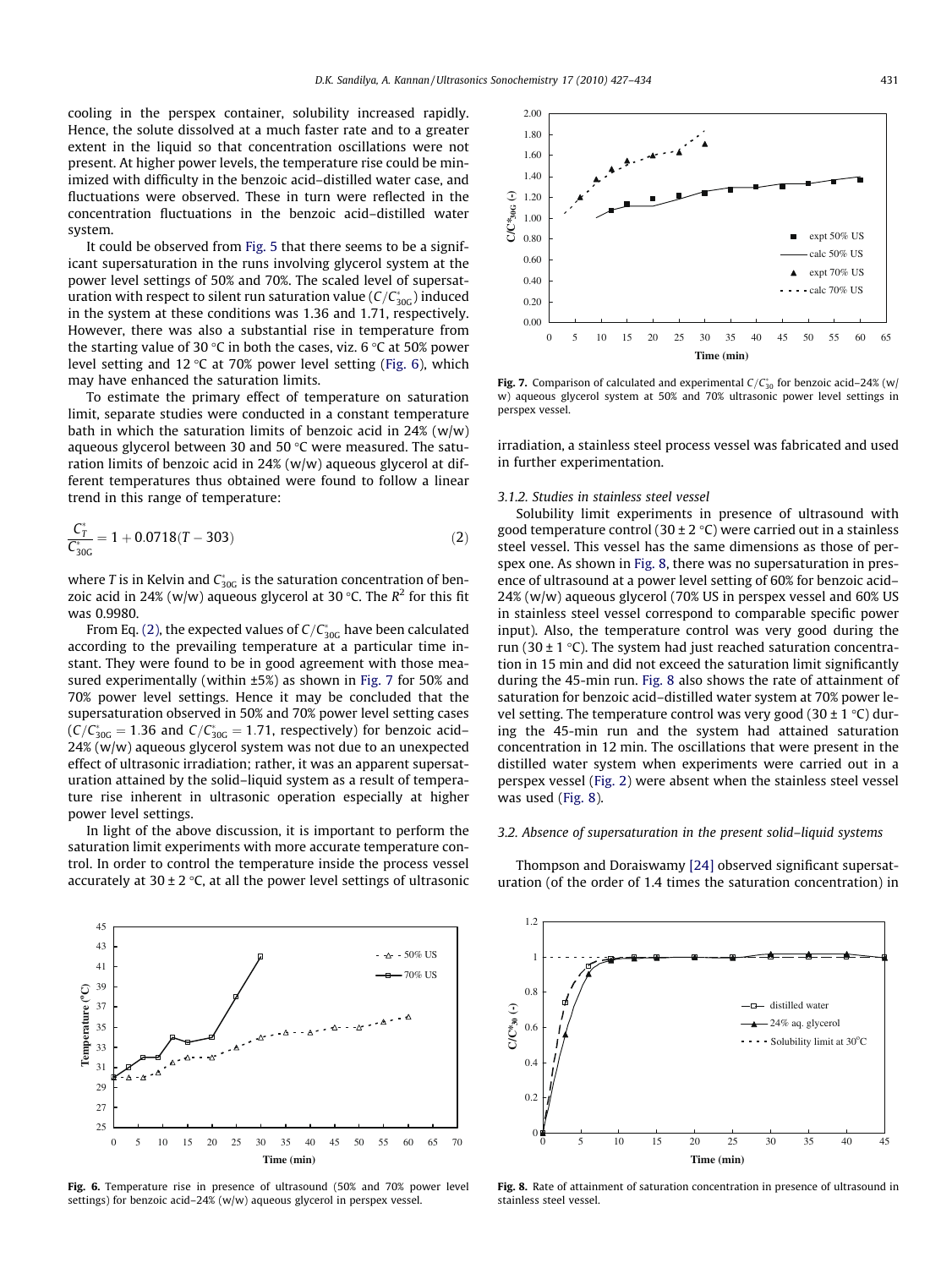<span id="page-5-0"></span>their ultrasonic dissolution of sodium sulfide in acetonitrile solvent. The power absorbed by their system was 95.4 W whereas that entering the system, as quoted by manufacturer, was 166 W [\[24\]](#page-7-0). The power absorbed by the system per unit volume was 2385 W/L in their study. However, in the present study, no supersaturation was observed in the present run. At the maximum 70% power setting, the power dissipated per unit volume was 115 W/L.

The supersaturation reported by Thompson and Doraiswamy [\[24\]](#page-7-0) was attributed to (i) the existence of SCF (supercritical fluid) conditions as a result of the implosion of acoustic bubble and (ii) Ostwald ripening owing to presence of the very small particles  $($  <1.0  $\mu$ m). It has to be noted that the average feed particle size was  $\sim$ 34  $\mu$ m in the study of Thompson and Doraiswamy [\[24\]](#page-7-0) and hence ultrasound might have generated very small particles as a result of its comminution ability. But in the current investigation, we used an average feed particle size of  $1800 \mu m$  in all the batches. The average particle size attained for benzoic acid–distilled water system at the highest power level setting used (70%) and 30 min of continuous sonication was  $47.16 \mu m$ . In addition to that, the volume of the solid–liquid system studied by Thompson and Doraiswamy [\[24\]](#page-7-0) was not mentioned in their paper whereas that of the present investigation was 800 mL. But the schematic of the experimental apparatus shown in this paper [\[24\]](#page-7-0) is the same as that presented in a previous paper of Hagenson and Doraiswamy [\[26\]](#page-7-0) wherein the details of experimental apparatus are given. So, it was assumed that the volume of solid–liquid system used in the work of Thompson and Doraiswamy [\[24\]](#page-7-0) was 40 mL. The suspension density (weight of solute/volume of solvent) in their work was 100 g/L (4 g of solute in 40 mL of solvent) whereas it was 12.5 g/L (10 g of solute in 800 mL of solvent) in the present study. The small average feed particle size ( $\sim$ 34  $\mu$ m) in their work may have contributed towards the attainment of supersaturation in presence of ultrasound. The particle size reduction in presence of ultrasound depends on the characteristics of solid, physical properties of solvent and the intensity of ultrasound prevailing in the solid–liquid system [\[23\].](#page-7-0)

A separate set of experiments was carried out to observe the effect of smaller average feed particle size and higher suspension density. A particle feed size of 58  $\mu$ m and suspension density of 50 g/L (2 g of solute in 40 mL of solvent) were taken and the ultrasound power setting was fixed at 70% power level. Temperature of vessel contents was maintained at  $30 \pm 1$  °C. The concentration trends of benzoic acid–distilled water and benzoic acid– 24% (w/w) aqueous glycerol systems obtained under these conditions are shown in Fig. 9. It is interesting to note that both the systems have shown almost the same behaviour in terms of rate of attainment of saturation despite a twofold difference in viscosity. There was no supersaturation in both the systems and the average particle size was reduced to 39  $\mu$ m after 45 min of sonication. A minor volume fraction of very small particles with diameter less than 1.0  $\mu$ m (0.55%) was observed in the run with distilled water but no particles were present in this size range in the run with 24% (w/w) aqueous glycerol. However, the volume fraction of particles in the size range  $1.0-10.0$   $\mu$ m was somewhat higher (11% by weight for run with distilled water and 3% for run with  $24%$  (w/w) aqueous glycerol) in the particle size distribution after 45 min of sonication in both the systems. The mass fraction of particles of diameter less than  $1.0 \mu m$  may have been higher in Thompson and Doraiswamy [\[24\]](#page-7-0) work and this may have driven the system towards supersaturation. It was expected that a larger starting particle size  $(58 \mu m)$  and smaller suspension density (50 g/L) when compared to Thompson and Doraiswamy [\[24\]](#page-7-0) may have facilitated more intense particle breakage by ultrasound leading to supersaturation. However, this was not the case in view of the present results. It appears that the supersaturation in a solid–liquid system induced by ultrasound is not a general



Fig. 9. Rate of attainment of saturation concentration in presence of ultrasound (70% power level setting) with smaller feed size particles. (Here concentrations are normalized by the respective  $C^*$  values at 30 °C for aqueous glycerol solution and distilled water.)

phenomenon and depends on several factors such as solid characteristics, solvent properties, ultrasound intensity as well as extent of temperature control in the process vessel. Further investigations are essential to delineate the mechanistic features of ultrasound-assisted solid dissolution.

#### 3.3. Estimation of volumetric mass transfer coefficients

#### 3.3.1. Isothermal conditions

Under isothermal conditions, Eq. [\(1\)](#page-0-0) can be integrated and the volumetric mass transfer coefficient can be determined as outlined in Section [2.3.](#page-1-0) In this work, the volumetric mass transfer coefficient  $k<sub>c</sub>a$  values are reported under isothermal conditions only.

#### 3.3.2. Non-isothermal conditions

In the case where the temperature rises during the dissolution process as shown in [Fig. 6](#page-4-0) the volumetric mass transfer coefficient may be calculated as follows.

Let the temperature dependency of volumetric mass transfer coefficient be modeled according to

$$
k_c a = k_c a(T) \tag{3}
$$

For moderate temperature rises, a linear relation may be considered as follows:

$$
k_c a = (k_c a)_0 [1 + m\Delta T]
$$
 (4)

where

$$
\Delta T = T - T_{ref} \tag{5}
$$

Here  $T_{ref}$  is the reference temperature that is also be the temperature at the start of the experiment (time  $t = 0$ ). In an isothermal operation,  $T_{ref}$  is the set point temperature that needs to be maintained a constant. The actual temperature is given by T and  $(k_c a)_0$ is the volumetric mass transfer coefficient under isothermal conditions. From measurements, if the variation of temperature with time is known, the volumetric mass transfer coefficient for the non-isothermal operation may be estimated by numerically solving the following system of equations:

$$
V\frac{dC}{dt} = (k_c a)_0 [1 + m\Delta T](C^* - C)
$$
\n(6)

where

$$
\frac{C^*}{C^*_{ref}} = 1 + q(\Delta T) \tag{7}
$$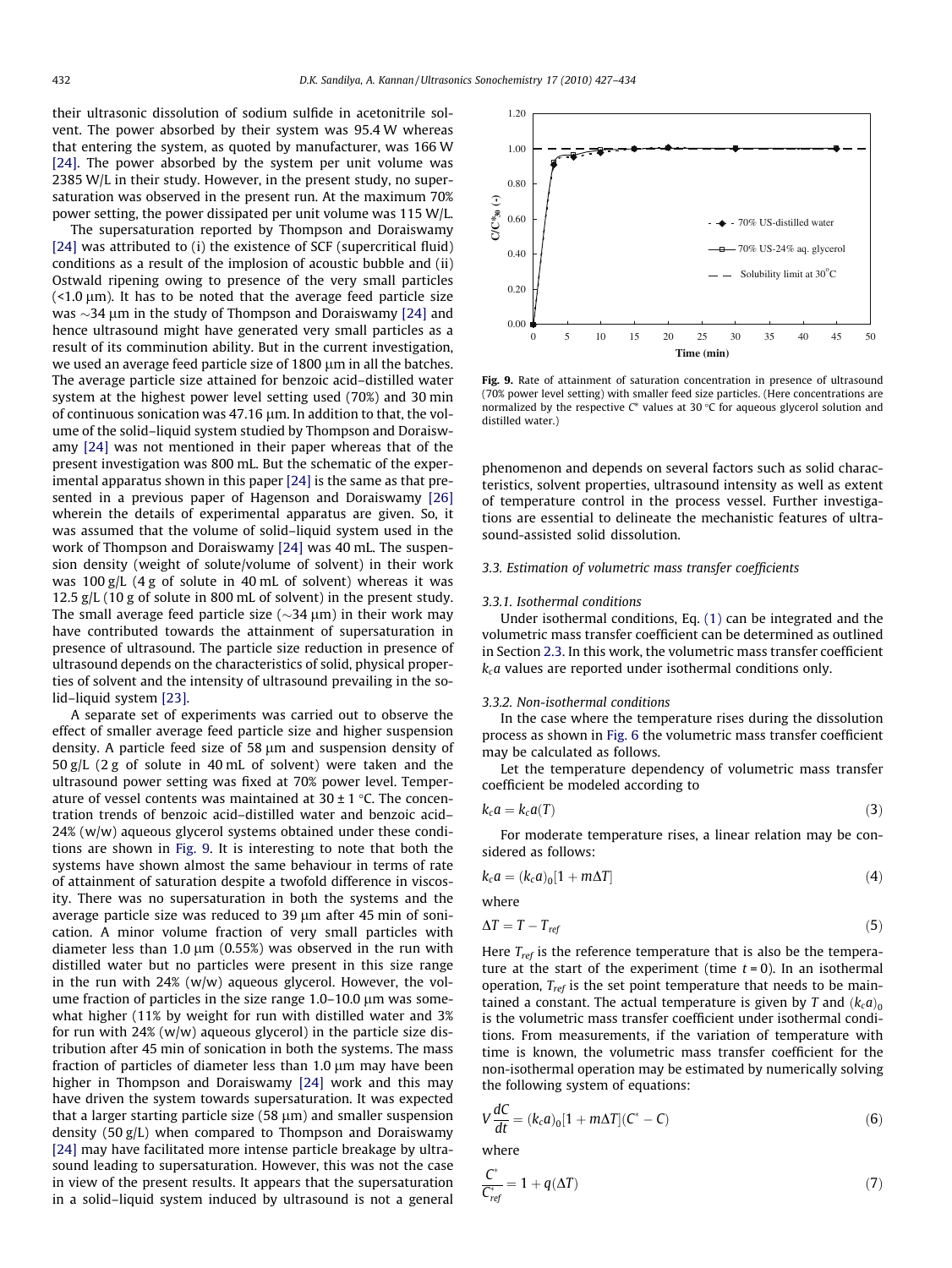<span id="page-6-0"></span>
$$
T = T(t) \tag{8}
$$

This procedure is demonstrated for the case illustrated in [Fig. 6.](#page-4-0) In the experiment involving 50% power level setting, the temperature control for the benzoic acid–24% (w/w) aqueous glycerol system could not be maintained constant and it's variation with time was expressed as

$$
\Delta T = T - 303.15 = 7.14 \left\{ 1 - \exp \left[ -\frac{(t - 6)}{32.49} \right] \right\}
$$
 (9)

This equation shows that there was a dead time of six minutes before the temperature rise occurred. Eq. (9) was substituted in Eqs. [\(4\) and \(5\).](#page-5-0) The resulting expressions were used in Eq. [\(6\)](#page-5-0) and numerical integration was carried out using ODE45 routine of MAT-LAB® (The MathWorks Inc.). Here the unknown parameters  $\left(k_c a\right)_0$ and m were estimated using the experimental data for concentration of benzoic acid in the glycerol system ([Fig. 5](#page-3-0)) obtained under the non-isothermal conditions. The parameter estimation was carried out simultaneously with numerical integration of Eq. [\(6\)](#page-5-0) using the FMINS routine in MATLAB®. The parameters were obtained by minimizing the square of the deviations of the numerical predictions from the experimental data. The estimated parameters are given below and the resulting fit is also shown in Fig. 10:

$$
\left(k_c a\right)_0 = 3.5 \times 10^{-3} \; s^{-1}
$$

$$
m = 2.79 \,\mathrm{K}^{-1}
$$

Hence the above procedure may be adopted for non-isothermal operation once the variation of temperature with time is known during the course of the run. It is clear that the increase in concentration with time is also due to the increase in the concentration driving force with time which in turn is caused by increase in  $C^*$ with temperature (Eq. [\(7\)](#page-5-0)). Further the volumetric mass transfer coefficient rise with temperature is also separately accounted for in Eq. [\(4\)](#page-5-0) thereby delineating the effects of temperature on the volumetric mass transfer coefficient and the concentration driving force. Another precaution to note is that a linear variation in temperature with time may not be generally assumed during the course of the experimental run when the temperature rise is significant.

# 3.3.3. Comparison of isothermal  $k<sub>c</sub>a$  values at different power levels

Fig. 11 shows the comparison of volumetric mass transfer coefficients obtained for benzoic acid–distilled water and benzoic acid– 24% (w/w) aqueous glycerol systems at different ultrasonic power level settings. The volumetric mass transfer coefficient obtained for benzoic acid–distilled water at 30% and 70% power level settings



Fig. 10. Variation of concentration with time in the non-isothermal mass transfer study (50% power level setting, benzoic acid–24% (w/w) aqueous glycerol system).



**ultrasonic power level setting**

Fig. 11. Comparison of volumetric mass transfer coefficients under ultrasonic conditions for benzoic acid–distilled water and benzoic acid–24% (w/w) aqueous glycerol.

for this system were 1.61  $\times$  10<sup>-3</sup> and 7.14  $\times$  10<sup>-3</sup> s<sup>-1</sup>, respectively. This clearly shows an enhancement factor of 4.4 with 70% power level setting when compared to 30% power level setting. A ninefold increase in volumetric mass transfer coefficient was observed for benzoic acid–24% (w/w) aqueous glycerol system with 60% power level setting when compared to that obtained by 30% power level setting.

# 4. Conclusions

Ultrasound had increased the rate of attainment of saturation limit rapidly in both the solid–liquid systems studied. Nevertheless, it did not induce any supersaturation in the two solid–liquid systems for the process conditions studied. Proper temperature control of process vessel contents is essential while treating them with ultrasound at higher power level settings. The volumetric mass transfer coefficient in presence of ultrasound was found to increase with increase in ultrasonic power level setting for both the systems studied. When the experiments are carried out under conditions where the temperature increases due to sonication, the increase in the saturation concentration  $(C^*)$  must also be accounted for in the volumetric mass transfer coefficient estimation.

# Acknowledgements

The authors are grateful to Prof. Paramanand Singh, IIT Madras for providing the particle size analyzer facility. We also thank Mr. M. Subramanian, IIT Madras for assisting in photography.

### References

- [1] H. Özbek, Y. Abali, S. Çolak, I. Ceyhun, Z. Karagölge, Dissolution kinetics of magnesite mineral in water saturated by chlorine gas, Hydrometallurgy 51 (1999) 173–185.
- [2] J.A.R. Bennett, J.B. Lewis, Dissolution rates of solids in mercury and aqueous liquids: the development of a new type of rotating dissolution cell, AIChE Journal 4 (1958) 418–422.
- [3] M. Wallin, I. Bjerle, A mass transfer model for limestone dissolution from a rotating cylinder, Chemical Engineering Science 44 (1989) 61–67.
- [4] G.P.P. Gunarathne, R.W. Keatch, Novel techniques for monitoring and enhancing dissolution of mineral deposits in petroleum pipelines, Ultrasonics 34 (1996) 411–419.
- [5] F. Juillet, J.M. Adnet, M. Gasgnier, Ultrasound effects on the dissolution of refractory oxides (CeO<sub>2</sub> and PuO<sub>2</sub>) in nitric acid, Journal of Radioanalytical and Nuclear Chemistry 224 (1997) 137–143.
- [6] A.K. Mesci, F. Sevim, Dissolution of magnesia in aqueous carbon dioxide by ultrasound, International Journal of Mineral Processing 79 (2006) 83–88.
- [7] M. Romdhane, C. Gourdon, Investigation in solid–liquid extraction: influence of ultrasound, Chemical Engineering Journal 87 (2002) 11–19.